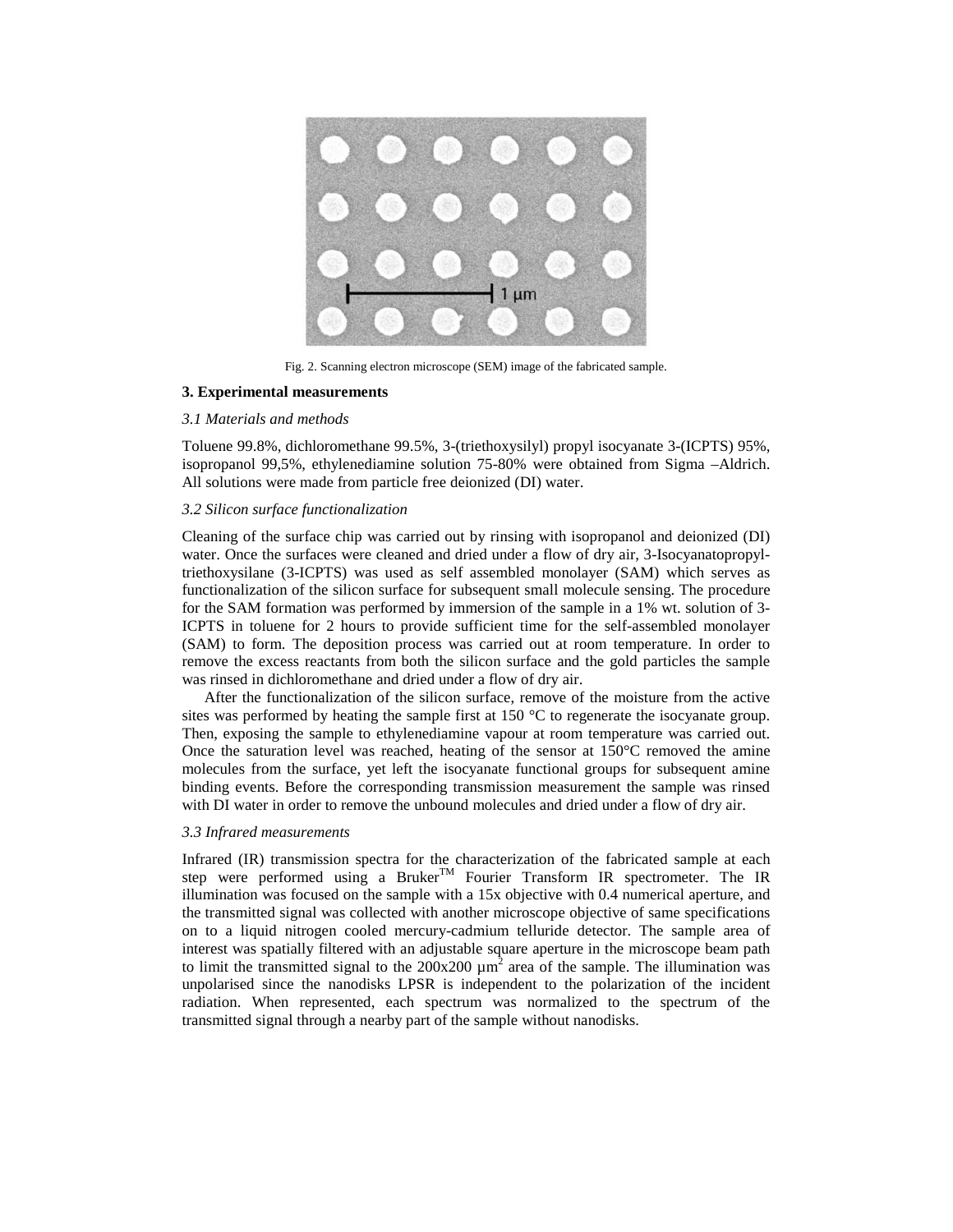## **4. Results and discussion**

#### *4.1 Response of the LSPR to the SAM formation*

One of the key factors for success of a sensor is the construction of highly effective recognition surface capable of fast and reliable interaction with the corresponding binding analyte of interest. It is important to create a robust sensor surface with specific binding properties and minimal background interference to improve the screening capabilities. Cleaning processes of silicon substrates typically use piranha solution  $(H_2SO_4:H_2O_2, 3:1)$  by vol.) [20]. Anyway, we observed in our previous experiments that piranha solution damaged the gold nanodisks surfaces and changed slightly the LSPR peak of the gold nanostructure. For this reason, cleaning was carried out rinsing with isopropanol and DI water exclusively.

Figure 3 shows the transmission spectra before and after immersing the sample into the 3- ICTPS solution for 2 hours. The spectrum shows that the minimum in the transmission blueshifted to 1.368  $\mu$ m in relation to the initial sample resonance of 1.396  $\mu$ m. This observed notable blue-shift of 28 nm can be explained by a small increase in the nanoparticle height due to exposure to the solvent [21]. The formed monolayer is deposited in such a way that it covers completely the silicon surface, including the regions closely surrounding the gold particles. Organosilane SAM formation is driven by strong covalent attachment of these molecules to the native silicon oxide on the silicon surface through Si-O-Si bonds. The resulting 2-3 nm thick monolayer forms a densely packed and very stable structure with the isocyanate functional group oriented more or less along the normal to the silicon surface. Here, it is important to note that silanes do not form multilayers on gold surface at room temperature [22] and the rinse and heating steps should remove most of the deposited silane molecules from the gold surface, minimizing in this way the possible non-specific adsorption interference. Anyway, either SAM molecules or amine molecules could remain on the metal surface. To ensure that the non-specific adsorption of amine molecules was negligible, the bare sample prior to functionalization was exposed to amine vapour for a sufficiently long time and an IR measurement was carried out. Here, a LSPR wavelength red-shift of only 4 nm was obtained, which is negligible compared to the shifts obtained during sensing experiments. This means that there is no need to block the gold surface in order to avoid the non-specific adsorption. Therefore, sensing experiments were performed with no previous blocking of the gold surface, reducing thus cost in the fabrication process. It can be also pointed out that if a previous blocking of the gold surface was performed, the partially covered gold sidewalls could restrict sterically the subsequent SAM formation on the silicon areas close to the sidewalls, where the near-field is strongly confined, which would decrease dramatically the sensitivity of the sensor.

## *4.2 Response of the LSPR to vapor exposure*

In order to evaluate the sensing ability of the silicon-functionalized system, we used ethylenediamine as target analyte, even though this molecule does not exhibit the greatest binding affinity constant to isocyanate groups. Sensing experiments were firstly performed by heating the sample at 150  $^{\circ}$ C on a hotplate to regenerate the isocyanate functional groups. This treatment removes the moisture from the surface, leaving the isocyanate functional groups available for the subsequent amine binding reaction. Then, the sample was exposed to ethylenediamine vapour for several minutes at room temperature. Before the transmission measurements, the sample was rinsed with deionised water in order to remove the unbound molecules and dried under a flow of dry air. As shown in Fig. 4a, binding of ethylenediamine molecules to isocyanate groups leads to significant red-shifts in the resonant wavelength of the nanodisks. Initially, the silicon surface modified with a monolayer of 3-ICTPS showed a transmission minimum at 1.368 µm (black spectrum). After 5 min of exposure to ethylenediamine vapour we observed a wavelength red-shift to 1.392 µm. Increasing the exposure time to 15 and 25 min resulted in additional red-shifts to 1.403  $\mu$ m and 1.406  $\mu$ m,

#139457 - \$15.00 USD Received 9 Dec 2010; revised 23 Feb 2011; accepted 23 Feb 2011; published 6 Apr 2011 (C) 2011 OSA 11 April 2011 / Vol. 19, No. 8 / OPTICS EXPRESS 7669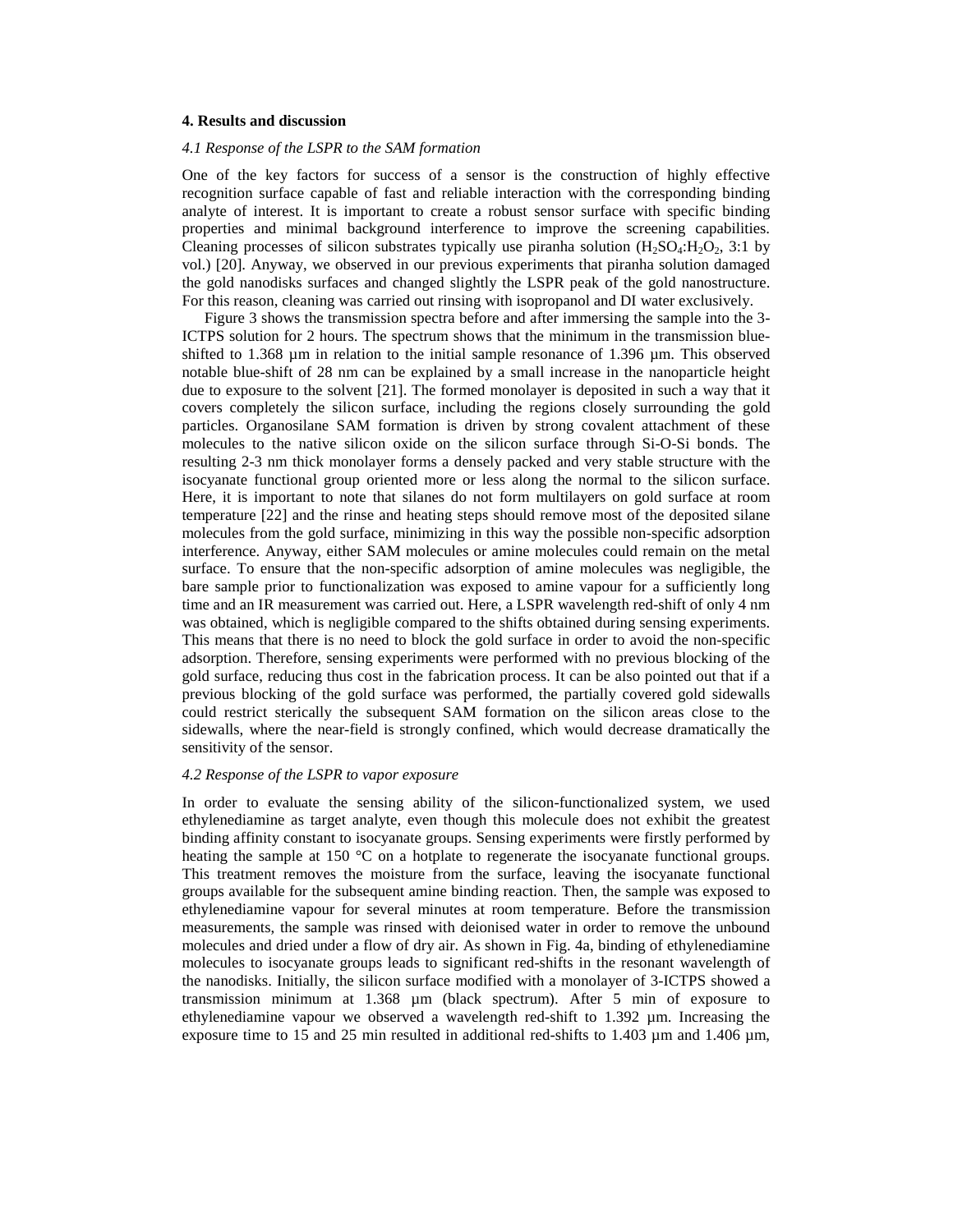respectively. After this time the resonance remained constant because the saturation level was reached. The sensor response evolves as a function of the analyte exposure time because the ethylenediamine binding at the functionalized surface is strongly time-depending. Hence, binding of ethylenediamine molecules at the isocyanate functional groups needs a determined incubation time to take place. The sensor response saturation occurs when the dynamic equilibrium is established between the sorption and desorption of molecules from the substrate. The binding kinetics will mainly depend on both the amount of active sites on the silicon surface and the number of analyte molecules in vapour phase. For this test, the time constant of the ethylenediamine vapour binding process,  $\tau$ , can be extracted from the characterization of the  $\lambda_{\text{LSPR}}$  shift,  $\Delta \lambda_{\text{LSPR}}$ , as a function of the analyte exposure time, as shown in Fig. 4b. The experimental data were fitted by a time-dependent equation based on the sorption/desorption kinetics presented by Langmuir [23],  $\Delta \lambda_{SPR} = \Delta \lambda_{max}$  [1 – exp(-t/ $\tau$ )], where  $\Delta\lambda_{\text{max}} = 37.8$  nm was the sensor response corresponding to the saturation of the binding sites and the time constant  $\tau = 5.16 \pm 0.4$  min. This time depends upon the affinity reaction between the analyte and the isocyanate active sites on the silicon surface. Thus, the relative resonance shift  $\Delta \lambda_{\text{max}}/\lambda_0$ , where  $\lambda_0$  is the wavelength of the plasmonic resonance, can be determined in case of a complete saturation of the surface. A value  $\lambda_{\text{max}}/\lambda_0 = 0.027$  was obtained when all the actives sites were occupied by ethylenediamine molecules. Taking into account that only a small area of the silicon surface contributes strongly to the resonance shift, this approach provides a clear improvement in terms of sensitivity over other sensing techniques based on metal nanostructures [24].



Fig. 3. Measured IR transmission spectra before and after chemical modification of the silicon surface.

### *4.3 Surface regeneration*

One of the advantages of using isocyanate groups is that it allows an easy regeneration of the active sites, which is of key importance for the recycling of the same sensor platform [7]. Regeneration allows to reduce cost and to consume less time because of elimination of various preliminary steps like fabrication, calibration and standardization of the sensor surface. Moreover, multiple measurements with enhanced repeatability can be performed. Typically, surface regeneration is achieved by using chemical reactants such as HCl [25], NaOH [25,26], glycine-HCl [27] among others. They are in the pH range from highly acidic to basic and are used depending on the nature and extent of the binding. Anyway, these strong chemical reactants can affect the binding ability of the functionalized surface and could even damage the nanostructure by erosion of the metal, resulting in a general diminished lifetime of the chip. Our use of organosilane containing isocyanate as functional group has, however, the advantage of an easier and reliable regeneration of the active sites by a simple thermal step, avoiding the use of chemical reactants. Figure 5 shows how the heating of the sensor at 150°C regenerates the isocyanate, recovering approximately the signal corresponding to the functionalized sample. A subsequent sensing test was performed to check if the regenerated

#139457 - \$15.00 USD Received 9 Dec 2010; revised 23 Feb 2011; accepted 23 Feb 2011; published 6 Apr 2011 (C) 2011 OSA 11 April 2011 / Vol. 19, No. 8 / OPTICS EXPRESS 7670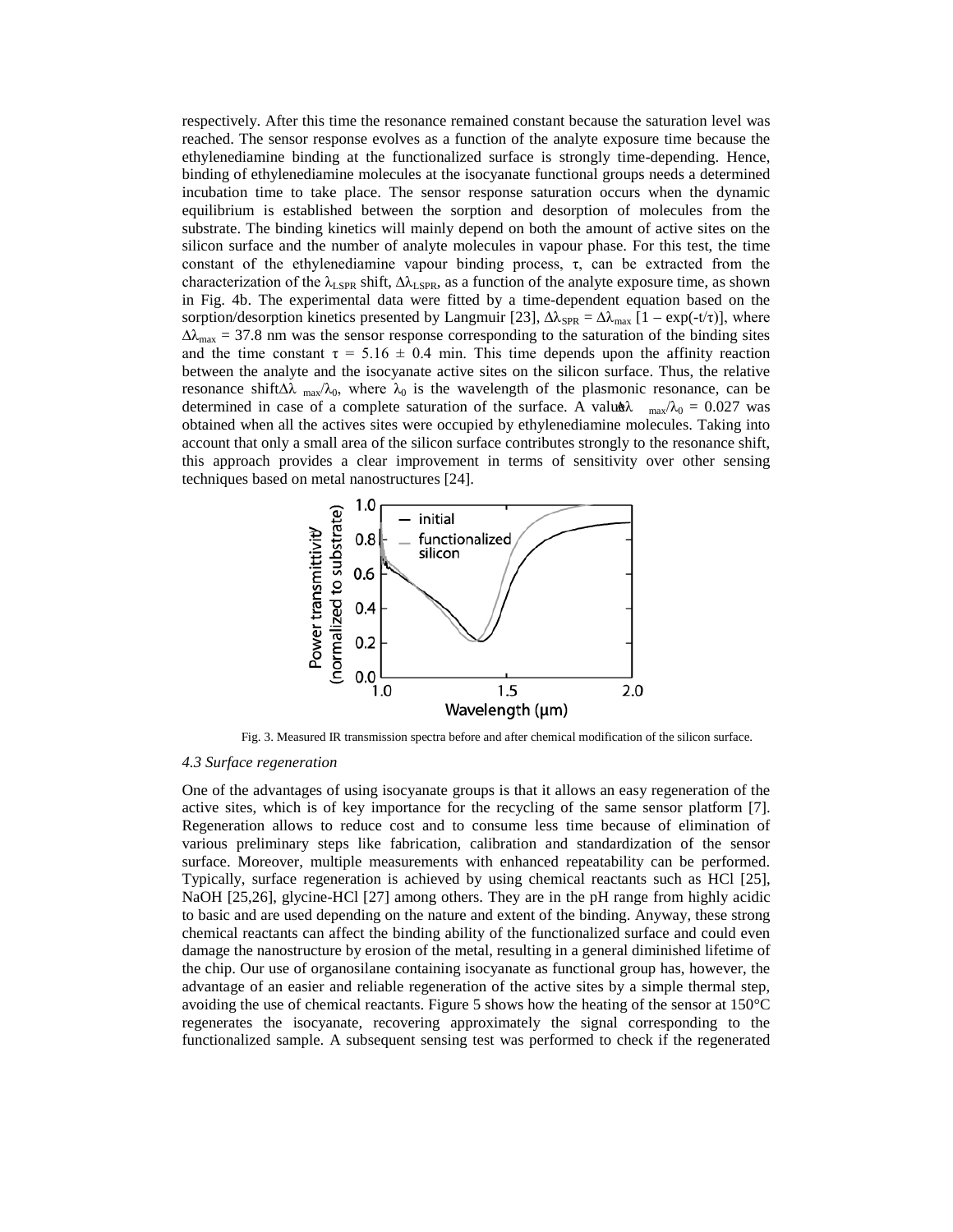surface was still active, obtaining a smaller redshift of 14 nm. This decrease in the resonance shift could possibly be caused by the damage to some actives sites during the regeneration and handling of the sample.



Fig. 4. (a) Transmission spectra at different exposure times to ethylenediamine vapour. (b) Saturation curve showing the resonance shift as a function of exposure time, and fitting to the Langmuir model. The spectrum at 45 min is not shown for the sake of clarity



Fig. 5. Transmission spectra after the functionalization of the silicon surface (black curve), after sensing of ethylenediamine (red curve) and after heating at 150°C (dashed curve). Note that the power transmission levels differs from previous results due to the sample being from a different fabrication run.

# **5. Conclusions**

In summary, we have demonstrated the use of LSPR of gold nanodisks on silicon in which we functionalized the silicon substrate surface for chemosensing purposes, unlike usual metal

#139457 - \$15.00 USD Received 9 Dec 2010; revised 23 Feb 2011; accepted 23 Feb 2011; published 6 Apr 2011 (C) 2011 OSA 11 April 2011 / Vol. 19, No. 8 / OPTICS EXPRESS 7671